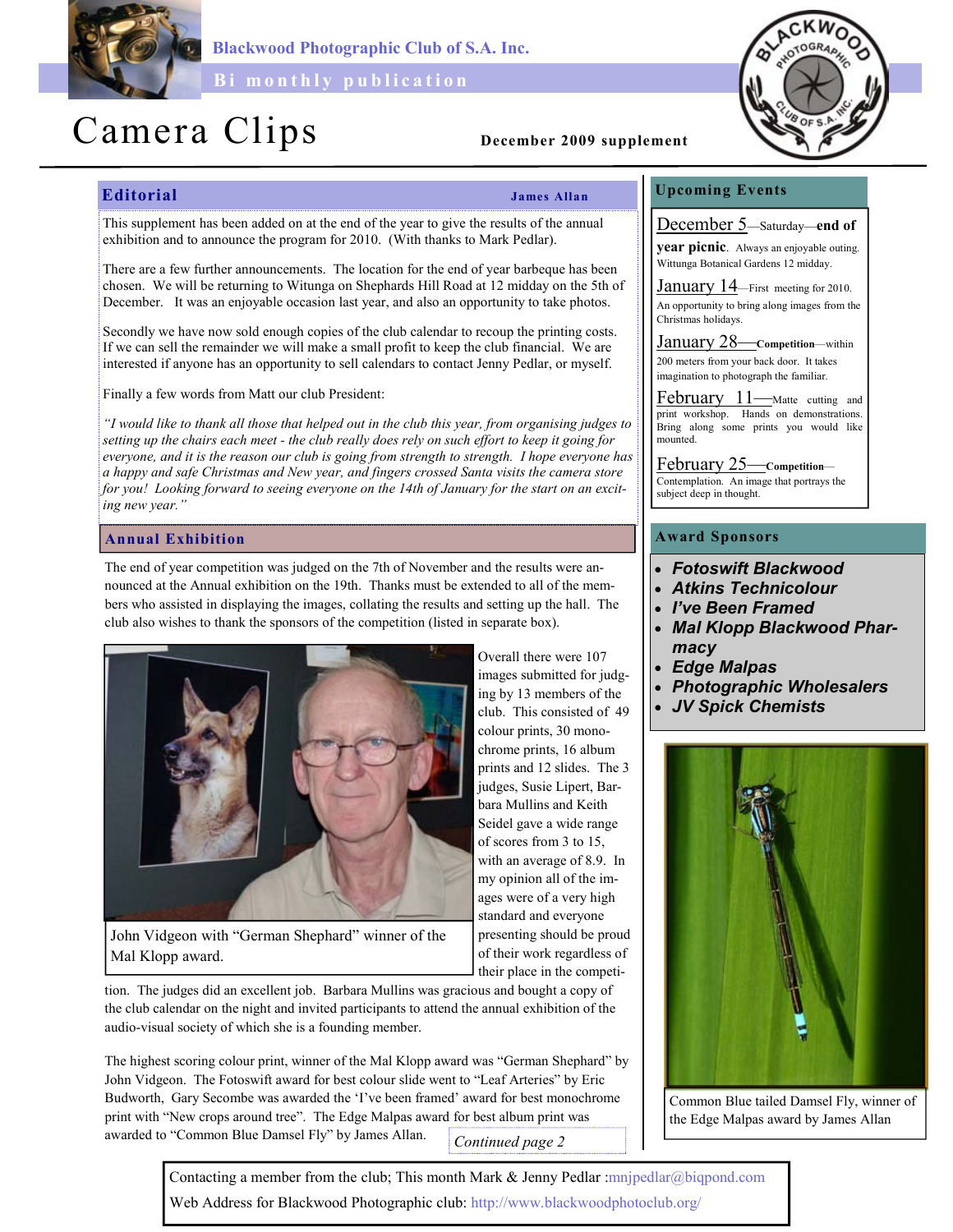#### Annual Competition (cont from page 1)

The following awards were given for the highest aggregate scores during the year. The "Blackwood Camera Club" award for colour prints was awarded to Gary Secombe. The "Photograohic Wholesalers" award for colour slides was awarded to Arthur Farmer. The "Blackwood Times" award for monochrome prints was awarded to James Allan and the "JV Spick" award for album prints was also awarded to James Allan. In addition in preparation for the formal digital competition next year it was decided to award an unofficial digital image award. This was sponsored by Mal Klopp and was awarded to James Allan.



The Bill Templer award for service to the club was awarded to James Allan.

When you include runners up, there were a total of 12 award winners. A summary of all award winners is listed below.

I wish to extend my congratulations to all who participated.

# Eric Budworth with Blue Lotus of Egypt which won second place in the colour print competition.



Ashley Hoff with "Life is now just too fast" which won third place in the colour prints competition.



|                                         | <b>First</b>                                     | <b>Second</b>                                 | <b>Third</b>                                |
|-----------------------------------------|--------------------------------------------------|-----------------------------------------------|---------------------------------------------|
| <b>Colour Print</b>                     | German Shepherd<br>John Vidgeon                  | <b>Blue Lotus of Egypt</b><br>Eric Budworth   | Life is now just too<br>fast<br>Ashley Hoff |
| <b>Colour Slide</b>                     | Leaf Arteries<br>Eric Budworth                   | <b>Feeling Lonely</b><br>Ursula Prucha        | Alligators<br>Ursula Prucha                 |
| Monochrome<br>Print                     | New Crops Around<br>Tree<br>Gary Secombe         | Late Night Narrung<br>Gary Secombe            | Margate Mist<br>Mark Pedlar                 |
| <b>Album Print</b>                      | Common Blue-<br>Tailed Damsel Fly<br>James Allan | Bumble Bee & This-<br>tle $#5$<br>Theo Prucha | Giant Sun Orchid<br><b>Heather Connolly</b> |
| <b>Aggregate Colour</b><br>Print        | Gary Secombe                                     | Jenny Pedlar                                  | Ursula Prucha                               |
| <b>Aggregate Colour</b><br><b>Slide</b> | Arthur Farmer                                    | Ursula Prucha                                 | <b>Ruth Farmer</b>                          |
| <b>Aggregate Mono-</b><br>chrome Print  | James Allan                                      | Gary Secombe                                  | Theo Prucha                                 |
| <b>Aggregate Album</b><br>Print         | James Allan                                      | <b>Heather Connolly</b>                       | Theo Prucha                                 |
| <b>Aggregate Digital</b><br>Image       | James Allan                                      | <b>Heather Connolly</b>                       | Theo Prucha                                 |



Mark Pedlar (sorry about the photo Mark) with Margate Mist, third place in the monochrome print competition.